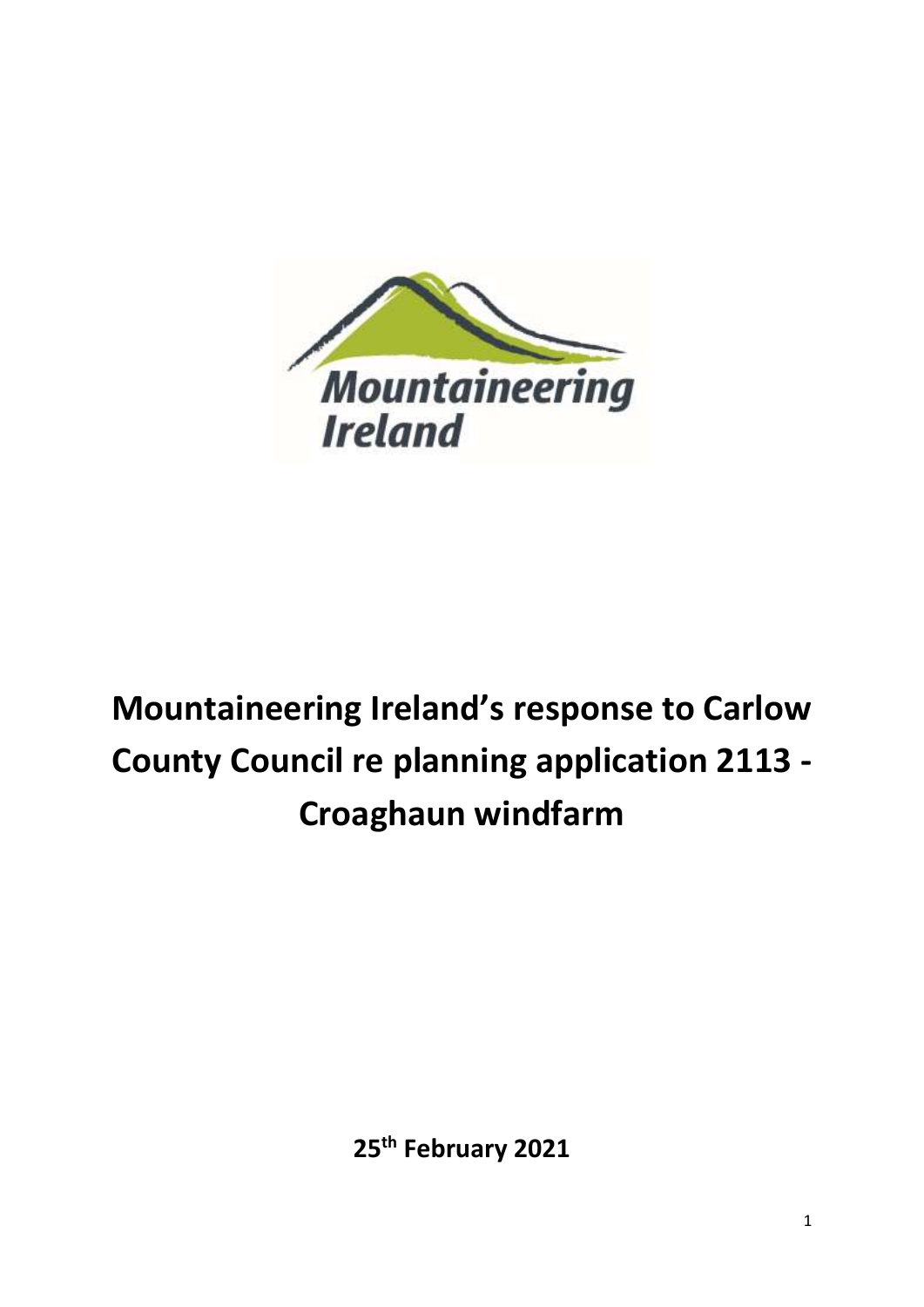## **Contents**

| 1. Introduction and context                       | 3  |
|---------------------------------------------------|----|
| 2. Impact on Walking in the Blackstairs Mountains | 3  |
| 3. Landscape and Visual Impact                    |    |
| 4. Planning Context                               | 9  |
| 5. Conclusions                                    | 11 |
| 6. About Mountaineering Ireland                   | 11 |
| References                                        |    |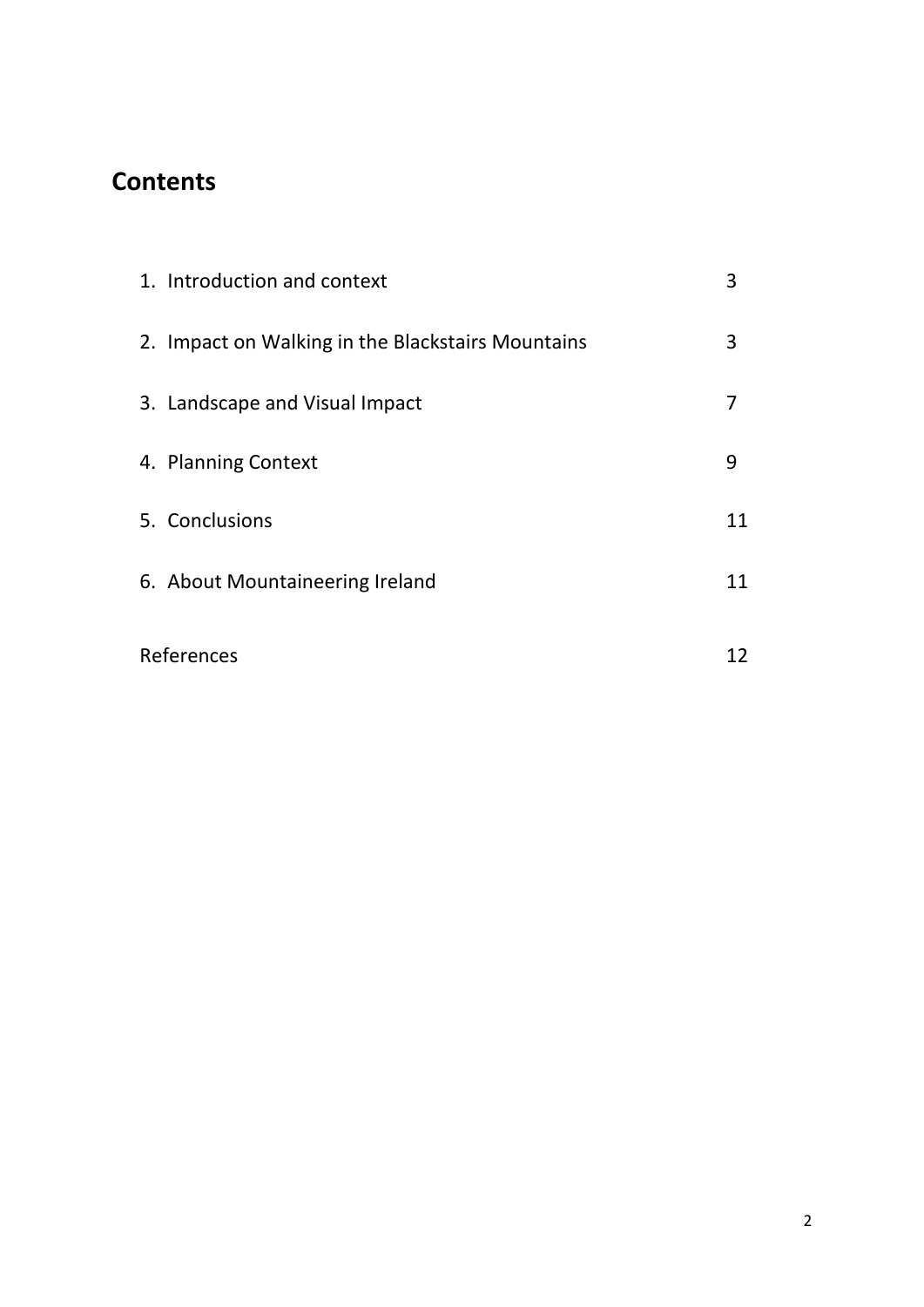#### **1. Introduction and Context**

As the representative body for hillwalkers and climbers on the island of Ireland, Mountaineering Ireland has a particular concern for ensuring the sustainable use of Ireland's upland areas. Mountaineering Ireland therefore represents a community of interest in this application, drawn from Co. Carlow, the south east, and across the island of Ireland.

The Blackstairs Mountains are a hugely significant element landscape of the south-east, this chain of rounded granite mountains rises between the beautiful Barrow valley and the lowlands of Wexford, marking the boundary between counties Carlow and Wexford and forming a landscape cherished for its scenic qualities.

The proposal is for a development comprising seven wind turbines with an overall height of up to 178m, mainly within Coillte forestry on Kilbrannish Hill, immediately north of the Corrabut Gap. The site is 3km north east of the well-known Nine Stones viewing point and less than 5km from the summit of Mount Leinster, the highest point in both Co. Carlow and Co. Wexford. The applicant is Coillte CGA.

Commercial windfarms on this scale should be described as wind factories. Mountaineering Ireland is strongly of the view that the proposed development would be unacceptably damaging to the visual amenity and landscape character of this area. The development would also greatly diminish the quality of current and future recreation experiences in the Blackstairs, thereby reducing the economic benefit that recreation and tourism bring to the area.

Mountaineering Ireland submits these comments from the context of supporting the principle of sustainable, renewable energy development. It is the siting, scale and impact of the proposed development that is of concern. Offshore wind development, a greater diversity in renewable sources, improvements in grid capacity and better energy storage solutions will all assist in achieving Ireland's goal of carbon neutrality by 2050, without the further loss of important scenic landscapes.

#### **2. Impact on Walking in the Blackstairs Mountains**

The developers have made little attempt to assess the impact of the proposed development on hillwalkers in the Blackstairs Mountains. It is important to understand how the Blackstairs Mountains inspire, shape and enrich recreation experiences enjoyed by hillwalkers, trail walkers and other recreational visitors.

**2.1 Hillwalking** - Hillwalking is about the exploration of open mountain landscapes, it is in essence a spatial activity rather than one which relies on recognised tourism facilities, or defined or marked trails such as the South Leinster Way.

The experience of hillwalking in the Blackstairs is characterised by expansive views across fertile countryside, in marked contrast with that experienced in many other mountain areas. Granite boulders and tors, and a good deal of dry ground underfoot, add to the appeal of these mountains.

Naturally Mount Leinster, as the highest peak in the range is the focal point of attention for hillwalkers. One of the most popular approaches to Mount Leinster is along the east-west ridge from Black Rock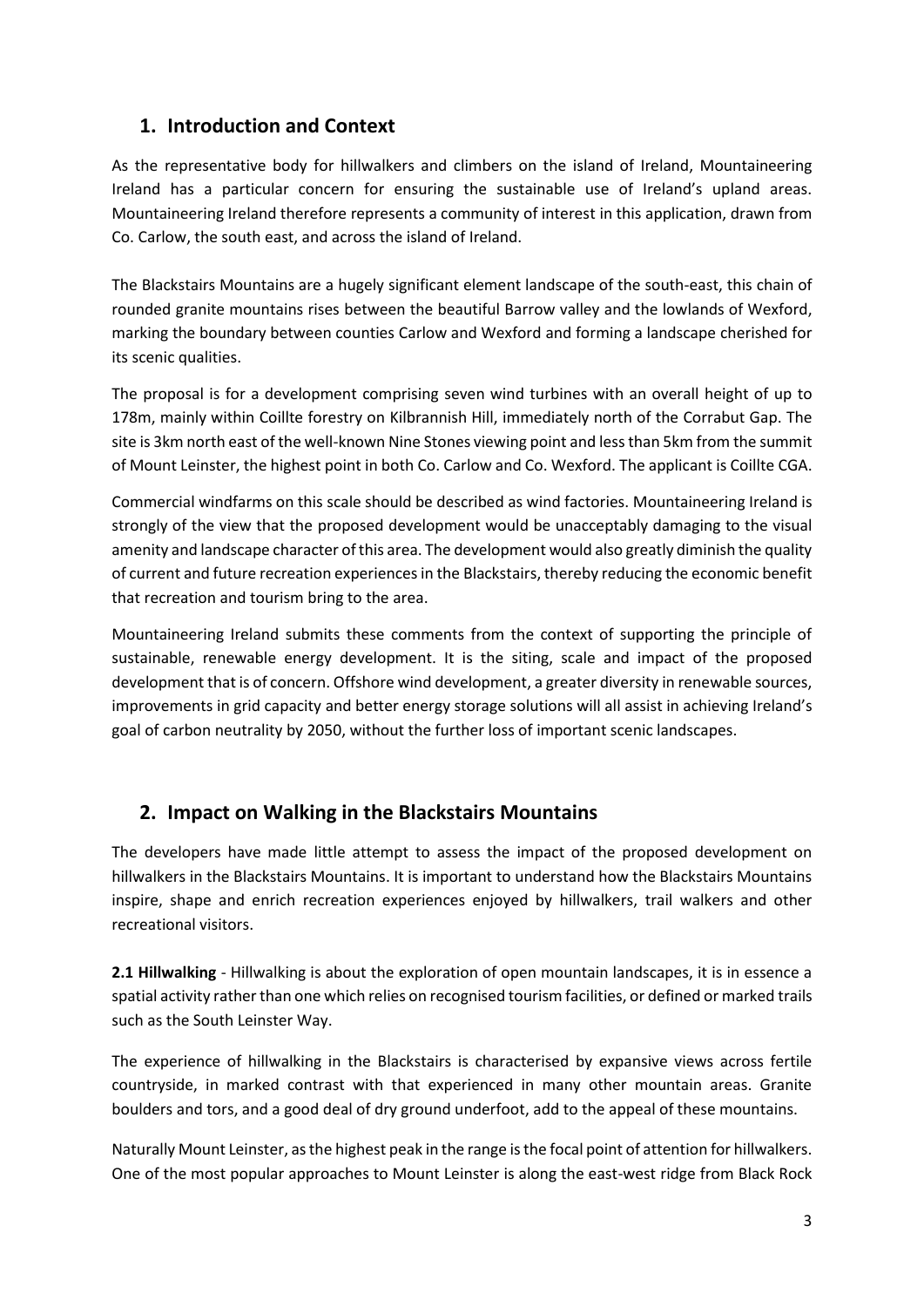Mountain. Were this development to proceed the experience of hillwalkers following the high ridge between these two summits would be radically altered. In combination with the existing, smaller windfarm on Greenoge, the imposition of seven much larger turbines would industrialise this important mountain landscape.

**2.2 The Blackstairs Walk** - The classic challenge walk in the Blackstairs is to follow the ridgeline all the way from Killnaure near Bunclody, Co. Wexford to Glynn, Co. Carlow, a distance of 31km. While this walk is done by people independently, an organised walk has taken place on this route annually since 1980. The event attracts approximately 200 people each year, a mixture of locals and hillwalkers from all over the country. In addition, approximately 50 volunteers are involved in supporting the event. There is a good relationship between the organisers and the landowners along the route and particularly with the community in Glynn. This event brings activity and income to the area and showcases the beauty of the Blackstairs to a wide range of hillwalkers. The Blackstairs Walk is organised by the Wayfarers, a Dublin-based hiking and mountaineering club. This illustrates very well how a community of interest in a mountain area may not be living in the immediate geographic area.

The proposed development would detract significantly from the experience of people following the route of the Blackstairs walk, as all seven turbines would be prominent in the landscape for the full ascent of Black Rock Mountain and all the way along the ridge to Mount Leinster.

**2.3 Trail Walking -** The South Leinster Way, one of Ireland's 46 National Waymarked Trails passes through the proposed development site. The South Leinster Way forms part of the E8, a European long-distance hiking path of approximately 4,500km from Dursey Island, Co. Cork via the Blackstairs, all the way to Turkey. Part of the Columban Way, Turas Columbanus is a new walking route linking the birthplace of St. Columban, near Myshall, Co. Carlow, with Bangor, Co. Down. As with the South Leinster Way, a section of the route is part of the proposed development site. Based on Chapter 11 of the EIAR these routes would be closed for 12-18 months during construction and walkers will be diverted to an alternative route along the public road.

Mountaineering Ireland notes that the proposed development would result in an 'upgrade' of 2.74km of existing walking track, but there is no information provided as to how the proposed works would actually improve the quality of people's experiences. As shown below, while trails within windfarms may provide accessible exercise, due to the excavations, the enlarged width of forest roads, and the scale and movement of the turbines, it is usually a low-quality recreation experience. Therefore, Mountaineering Ireland categorically rejects the developers' claim (in section 11.11) that the proposed development would '*improve recreation activity at the site and will have a long-term significant positive impact on recreation and amenity.'*

**2.4 Irish Peaks -** In August 2020, Mountaineering Ireland published *Irish Peaks* - *a celebration of Ireland's highest mountains*. This hardback book (which has already been reprinted twice), describes hillwalking routes on Ireland's highest 100 mountains [\(https://mountainviews.ie/lists/highest/\)](https://mountainviews.ie/lists/highest/). *Irish Peaks* was published in tribute to the late Joss Lynam, who was instrumental in the establishment of the South Leinster Way and who in 1994 co-authored a booklet titled *Walking in the Blackstairs*. As Ireland's 20th highest mountain Mount Leinster is one of the peaks featured in *Irish Peaks* and the published route, which goes between Black Rock Mountain and Mount Leinster, would be adversely impacted by the proposed development.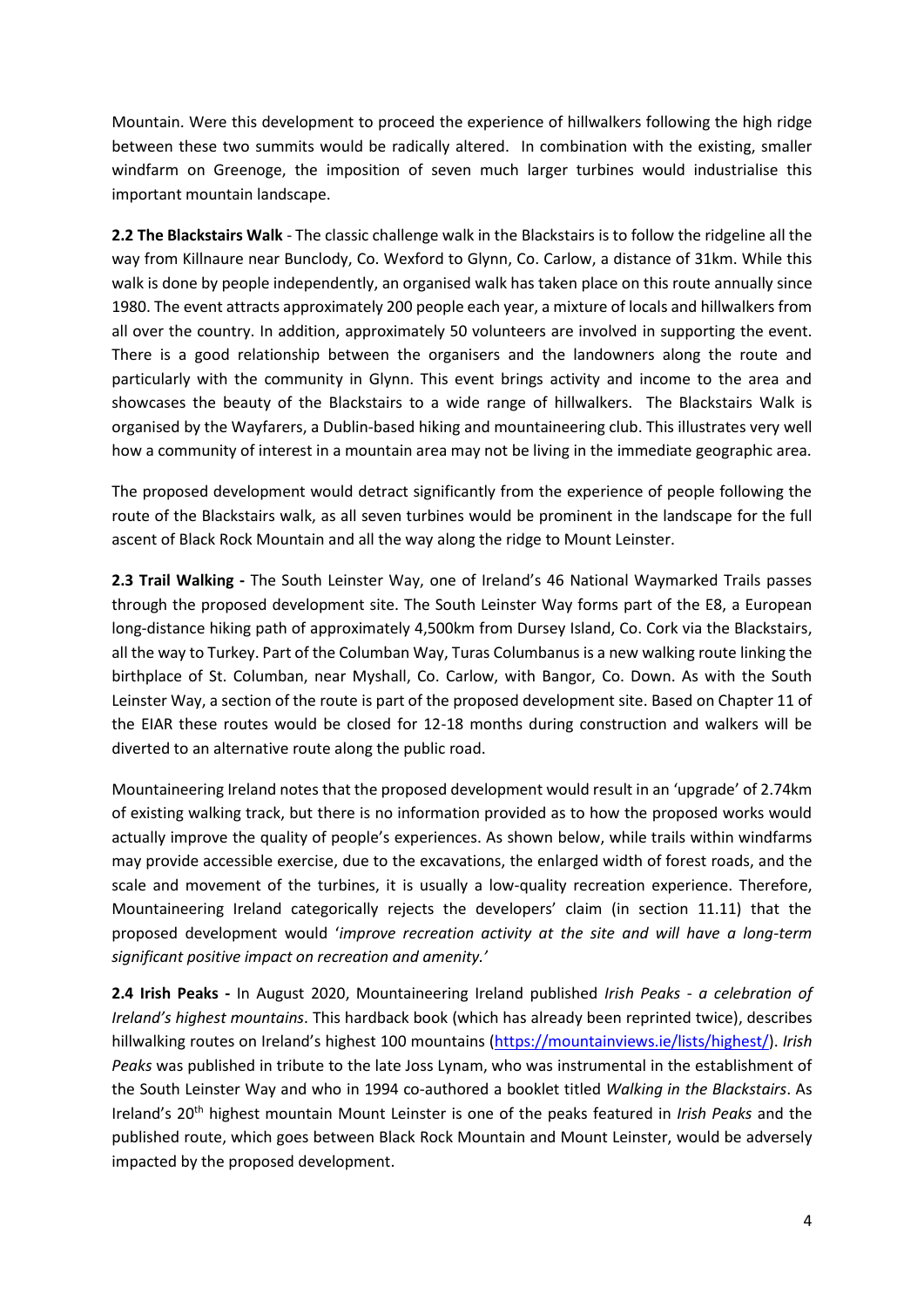**2.5 Recreational visitors -** As distinct from overnight visitors (or tourists), recreational visitors are made up of two categories - local residents and visitors from outside the area. Ireland's improved road network means that it is very common for walkers and other recreational visitors to make day trips from across a wide area including Dublin to the Blackstairs. The publication in 2013 by EastWest Mapping of a specialist hiking map for the Blackstairs, Mount Leinster and Barrow Valley has further raised the profile of the area for walkers. Weekends stays are popular too, especially with improved accommodation options in the area. The landscape of the Blackstairs is the attraction, otherwise people would walk the streets and roads around where they live. The Blackstairs range is a major environmental, cultural and recreational asset which must be protected for the enjoyment of current and future generations.

**2.6 What's special?** - Ireland has a very limited amount of mountain land and the quality and special character of these places is being altered all the time by changes in land use. The quality of the environment and the quality of the recreational user's experience are inextricably linked, with undeveloped natural landscapes providing the highest quality experiences. The relative lack of built artefacts in the upland landscape is a crucial element of the recreation experience. Consultation with Mountaineering Ireland members in 2016 identified 'peace and quiet', 'natural beauty', 'wildness' and 'escape' as the main attributes which make mountain experiences special (Mountaineering Ireland, 2017).



*Fig 1: Word cloud showing most popular responses from Mountaineering Ireland members to the question of 'What makes Ireland's mountains special?'*

The beautiful scenery and the relatively unspoilt landscapes found in Ireland's mountain areas are irreplaceable. These areas are significant natural assets which should be wisely managed for societal benefit through appropriate planning. In addition to its adverse impact on the experience of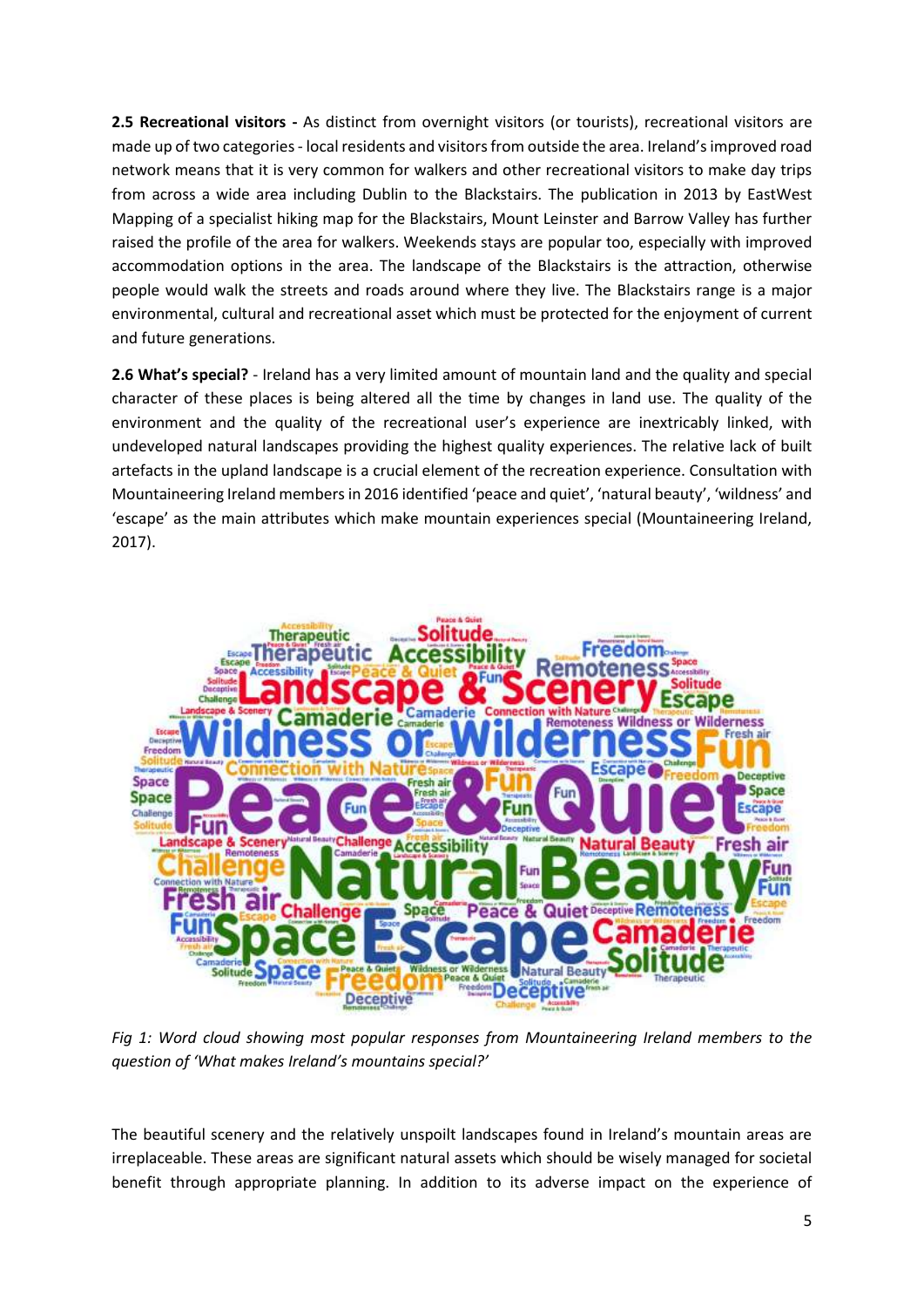recreational users and local residents, Mountaineering Ireland believes that the proposed development would be in contravention of Carlow County Council's Tourism, Heritage and Landscape Policies, as set out in the County Development Plan (2015-2021).

**2.7 Health and wellbeing** - Even if there was no economic benefit flowing from recreation users (which is not the case), the contribution these activities make to personal health and wellbeing cannot be ignored. The multiple benefits that people get from being outdoors in natural environments have been documented in a plethora of recent studies, one notable example being the outputs from the Benefits of Outdoor Sports for Society (BOSS) project. The report of this project is available here: <https://outdoorsportsbenefits.eu/wp-content/uploads/2019/03/BOSS-Stage1-Full-Report.pdf>

Research conducted by Ipsos MRBI for Sport Ireland during 2020 showed that greater numbers of people have been enjoying the health and social benefits of physical activity during Covid-19, with record numbers (78%) making recreational walking part of their weekly routine. The research also showed that most people who took up a new activity during Covid-19 intend to continue participating in it into the future. Amongst those who had taken up a new activity, hillwalking (at 18%) was the third most popular activity (Sport Ireland, 2020).

**2.8 Impact of commercial windfarms on the recreation experience -** The visual impact of windfarms on people's experience of upland landscapes is exacerbated by the movement of turbine blades, which bring large scale mechanised movement to a naturally still environment. It is not just the turbines that present an issue, many Mountaineering Ireland members have also commented on how windfarm access roadways detract from the quality of the landscape, due to their large scale, unnatural appearance and visibility.

Members of Mountaineering Ireland clubs based in south Wicklow and north Wexford have provided feedback on how walks previously enjoyed regularly by their groups have been destroyed by the construction of windfarms. Members have spoken of the large roadways to service turbines as 'blots on the landscape', of feeling diminutive as one walks close to a turbine. One member spoke of how the continually recurring 'whoosh' of turbine blades, combined with the movement of their shadows sweeping across the ground can leave a walker filled with a desire to get away from the windfarm. Based on these direct experiences it is abundantly clear that being in the vicinity of a windfarm does not make for a relaxing and enjoyable recreation experience.

A 2016 membership survey by our sister body Mountaineering Scotland, found that of 1,439 respondents, over two thirds stated that they prefer not to see windfarms when in the mountains and 23% said that they avoided areas with windfarms when planning their activities (Mountaineering Scotland, 2016). This illustrates how the proposed development would diminish recreational enjoyment of the Blackstairs and how it could displace recreation activity, with consequent impact for local businesses.

Recreational enjoyment of the Blackstairs mountains is not limited to hillwalkers, trail walkers follow the South Leinster Way, other walkers, runners and fitness enthusiasts take the road from the Nine Stones to the mast on the summit of Mount Leinster. Cyclists regularly use the roads through the Corrabut Gap and by the Nine Stones. Hang gliders and paragliders are a regular sight in the Blackstairs and in this context we note that National Aero Club Ireland has submitted an objection to this application.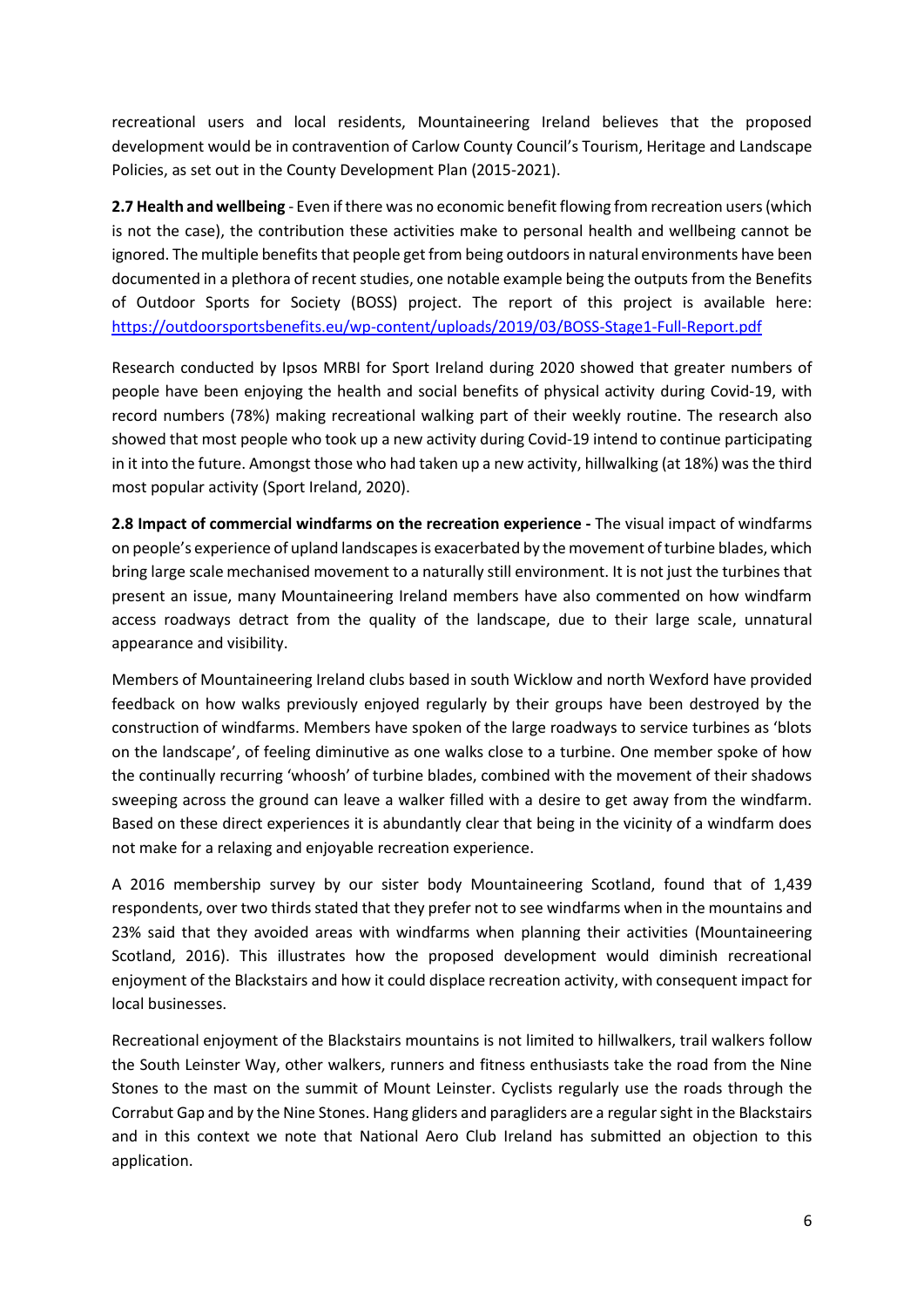Both the recreational and tourist uses of the Blackstairs Mountains are highly sustainable and can function as strong economic generators on an ongoing basis without significant landscape degradation and with a much wider spread of return to the local and national community both in financial and employment terms.

#### **3. Landscape and Visual Impact**

**3.1 Landscape and Visual Impact Assessment -** Mountaineering Ireland has significant concerns in relation to the Landscape and Visual Impact Assessment (LVIA) for the proposed development.

It is our argument that the selection of Viewshed Reference Points was inadequate and that this in turn has downplayed the significance of the visual impact of the proposed development. It appears that 34 of the 37 points selected are on, or adjacent to, public roads. People enjoy and experience Ireland's landscapes from places other than public roads, and it is essential that visual impact is properly considered from this context.

The developers' Visual Impact Assessment (15.3) right acknowledges '*The higher levels of sensitivity often related to elevated views from the uplands, which afford vast panoramas over the landscape or alternatively, represent outdoor recreationalists.'* Yet this appears not to have been properly assessed in the LVIA.

Section 15.4.4 describes the process for selecting the Viewshed Reference Points and recognises the need to include Key Views in terms of recreation, as well as Tourism, Recreational and Heritage Features where viewers are likely to be in a reflective or recreational frame of mind, but which viewpoints amongst the 37 selected satisfy these criteria?

**The off-road viewpoints** are VP28 Slieveboy Loop Walk (17.01km from the site), VP33 Mount Leinster (4.48km from the site), and VP37 Vinegar Hill (22.01km from the site).

The inclusion of **VP28 Slieveboy Loop Walk**, near Askamore is utterly disingenuous. The view towards Croaghaun from Slieveboy is dominated by Ballycadden windfarm in the foreground, therefore it is hardly surprising that the proposed development has little effect on the view.

**VP33 Mount Leinster** is the only viewpoint included with a view over the development site, it is also the only viewpoint that could be considered to be in hillwalking terrain. Mountaineering Ireland disagrees with the assessment that the significance of visual effect for Mount Leinster is Moderate. Considering the high sensitivity of the landscape on Mount Leinster, and the fact that the viewers, by the nature of their activities, are engaged with the landscape, spend a considerable amount of time on the mountain and are sensitive to changes in the views, it is our assertion that the significance of visual effect should be far greater than Moderate. Based on the photo montages, we further dispute the conclusion of 'medium-low' visual impact.

The developers' conclusion that the proposed turbines would not appear incongruous in this landscape context is derived from fundamentally flawed analysis and defies reason.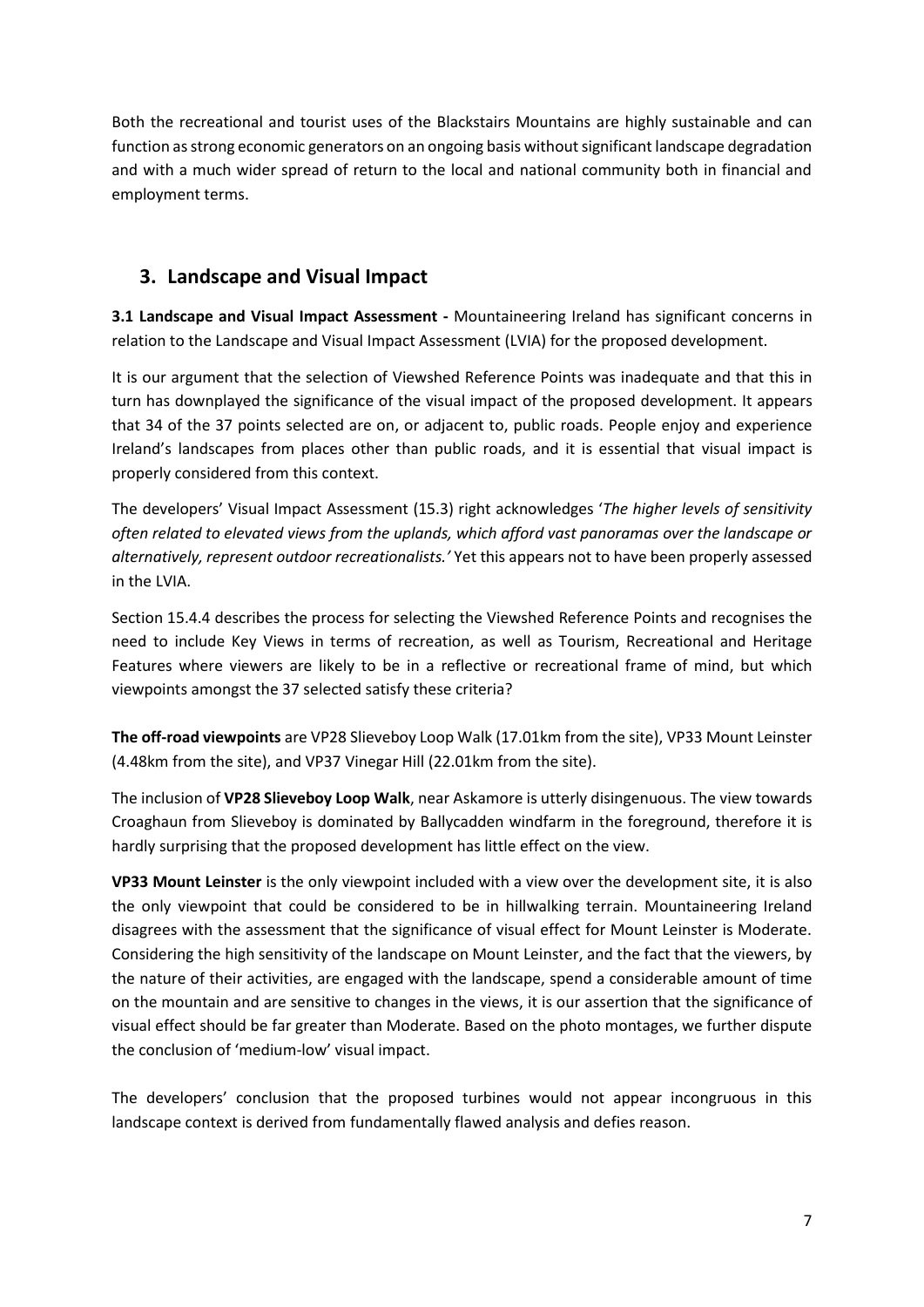Mountaineering Ireland contends that Black Rock Mountain (599m) to the east of Mount Leinster and the popular summit of Slievebawn (520m) which is just over 1km WNW of the Nine Stones should have been included as viewpoints in the LVIA. In addition, there should have been a viewpoint along the South Leinster Way as it approaches from Kildavin.

Considering the visual impact across the wider area, the skyline ridge of the Blackstairs is one of the most distinctive large scale visual element in the entire landscape of the south-east region. The proposed development would disrupt that special skyline view over an extensive area of north Carlow, south Wicklow, Kilkenny and Wexford, which is surely contrary to proper planning.

**3.2 Cumulative Impact Assessment –** The developers seem to present an argument that the existing Greenoge turbines to the east of the site are in harmony with the proposed development, with the marked difference in size between existing and proposed turbines '*favourably giving an increased sense of space and distance rather than scale confusion'* and, similarly that the proposed development would '*serve to consolidate and intensify the wind energy development already present on the Greenoge – Croaghaun ridgeline resulting in a combined development that still remains characteristic of medium-sized developments in this area.'* 

The combination of these two developments cannot be compared with windfarm developments at lower level in the surrounding countryside, this is an entirely different and much more sensitive landscape setting which does not have the capacity to accommodate a further, larger development.

There would undoubtedly be cumulative impact with the Greenoge and Croaghaun developments visible together from a number of viewpoints, including some of the most sensitive designated views to the south and southwest, such as VP33 Mount Leinster and VP29 the Nine Stones view.

It is Mountaineering Ireland's assertion that the cumulative impact in the central study area is greater than Medium-Low, that the poor selection of viewpoints has downplayed the cumulative impact and that the proposed development would render wind energy development a defining element in this scenic landscape. This degree of development is incompatible with the capacity statement in the Landscape Character Assessment for the Mount Leinster / Blackstairs Uplands:

*There is low capacity to absorb wind turbines, overhead cables and masts, particularly in the upland areas where they would detract from the scenery and visitors' experience of 'wilderness'.*

**3.3 Extent of ZTV map -** Given the scale of the turbines proposed, Mountaineering Ireland was surprised to see that the extent of the ZTV (Zone of Theoretical Visibility) map was only 20km. Although the Wind Energy Development Guidelines (page 94) state that for turbines with a blade tip in excess of 100 metres, a ZTV radius of 20km would be adequate, turbines of the scale proposed for Croaghaun were not envisaged when this guidance was published in 2006. A 20km radius is not in keeping with the Scottish Natural Heritage guidance on the visual representation of wind farms, which is accepted as industry best practice and recommends a radius of 45km where the overall height of turbines is 150 metres or more *(Scottish Natural Heritage (2017).*

**3.4 Landscape Impact Assessment –** The development site is at a height between 300-400m. Ireland has a very limited stock of mountain land, with just 6% of land area above the 300m contour; this includes Ireland's least altered landscapes. Ireland's extremely limited stock of undeveloped mountain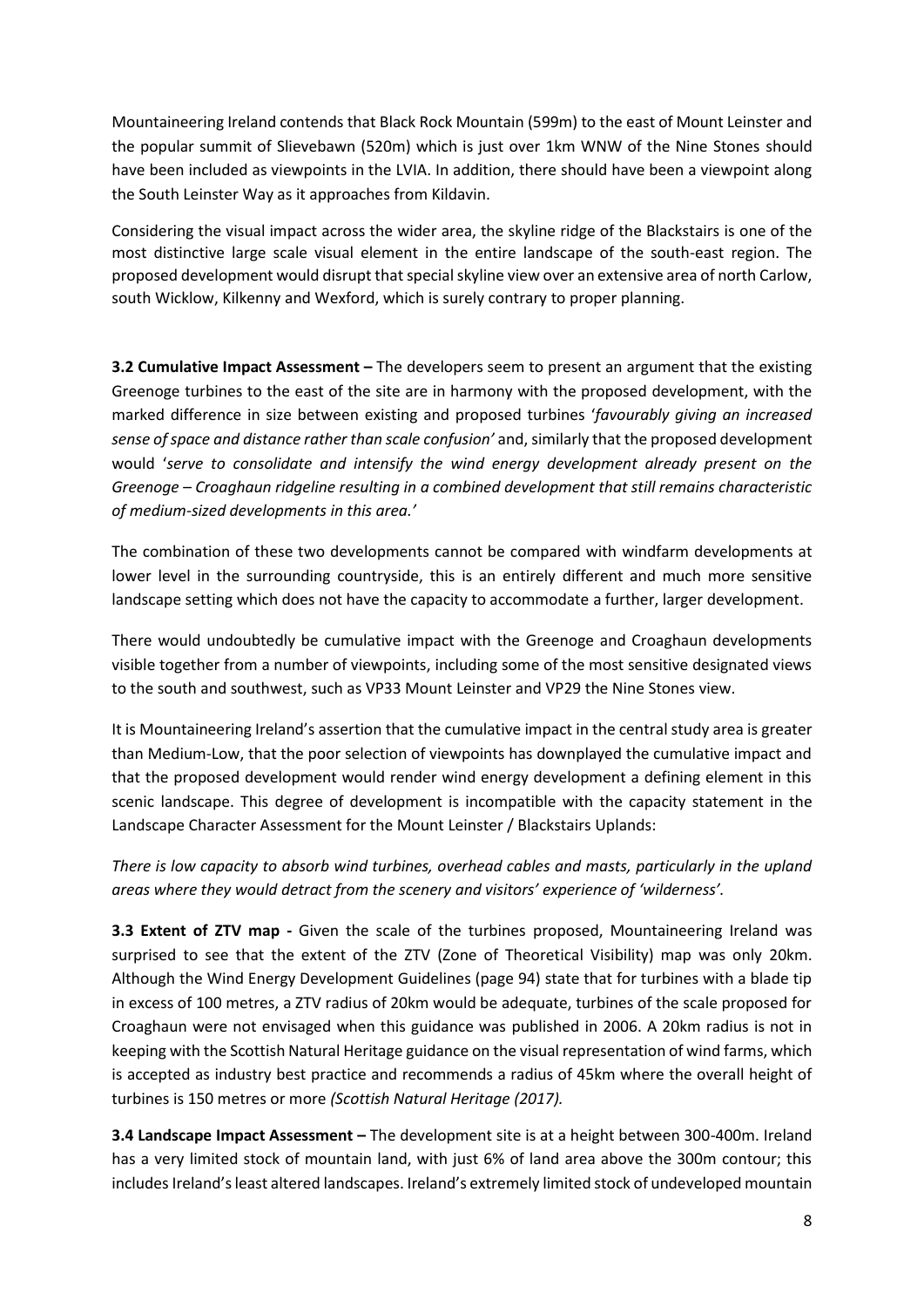land is irreplaceable and it is being depleted every day. Wildness, remoteness, tranquillity and scenic quality are landscape values associated with the Blackstairs; it is vital that these qualities are protected for the enjoyment of future generations.

The argument that the proposed development would result in minor physical impacts as the land cover has already been modified by conifer plantations fails to recognise that trees, even conifers, are living organisms and fundamentally different to substantially larger industrial structures anchored in place by deep concrete foundations.

Wind turbines are the largest manmade structures being imposed on Ireland's upland landscape, at a scale unprecedented in such settings. The incongruity and prominence of windfarms in upland settings is exacerbated by the movement of the turbine blades and their visibility against the sky across a wide area. Power generation on the scale proposed at Croaghaun is an industrial use of land. Had the wind industry not long since adopted the benign term *'farm'* it would be far more appropriate to describe this as a wind energy factory. Would this site be considered a suitable location for the construction of any other factory? Mountaineering Ireland challenges the apparent presumption that remote and undeveloped landscapes are appropriate locations for industrial-scale renewable energy developments. Should these developments not be centred in industrial zones on the outskirts of cities and towns, with easier grid access and closer to demand centres? Green energy should not come at the expense of the quality of our green spaces.

#### **4. Planning Context**

**4.1 An Board Pleanála decision in 2003 -** The application notes note that a windfarm was previously granted on this site (but not constructed). That permission was given by An Bord Pleanála (Ref: 203283, October 2003) in an appeal by Tullow Mountaineering Club, supported by the then Mountaineering Council of Ireland (now Mountaineering Ireland). In granting permission, the Board reduced the number of turbines from 10 to seven, and reduced the height of the turbines, stipulating that they should not exceed an overall height of 87 metres. The reason for these conditions was: *'In the interest of visual amenity and orderly development, having regard to the windfarm permitted on the adjoining site.'*

An Board Pleanála directed in 2003 that the maximum height for a wind turbine on this site should be 87 metres, yet this application proposes turbines that are just over twice that height, and twice that width. It should be abundantly clear that this would be detrimental to the visual amenity of this important landscape.

While the mountains have not changed shape or height since 2003 and the amount of undeveloped mountain land has only decreased, the appreciation of scenic landscapes is stronger now than ever. That concern to protect mountain landscapes is evidenced by the far greater number of objections and the range of groups opposed to the current application. These include the Save Mount Leinster campaign, the Blackstairs Ramblers and the Blackstairs Farming Group, a farmer-led initiative working to sustain farming and farming communities through the sustainable management of the Blackstairs uplands and their hinterlands.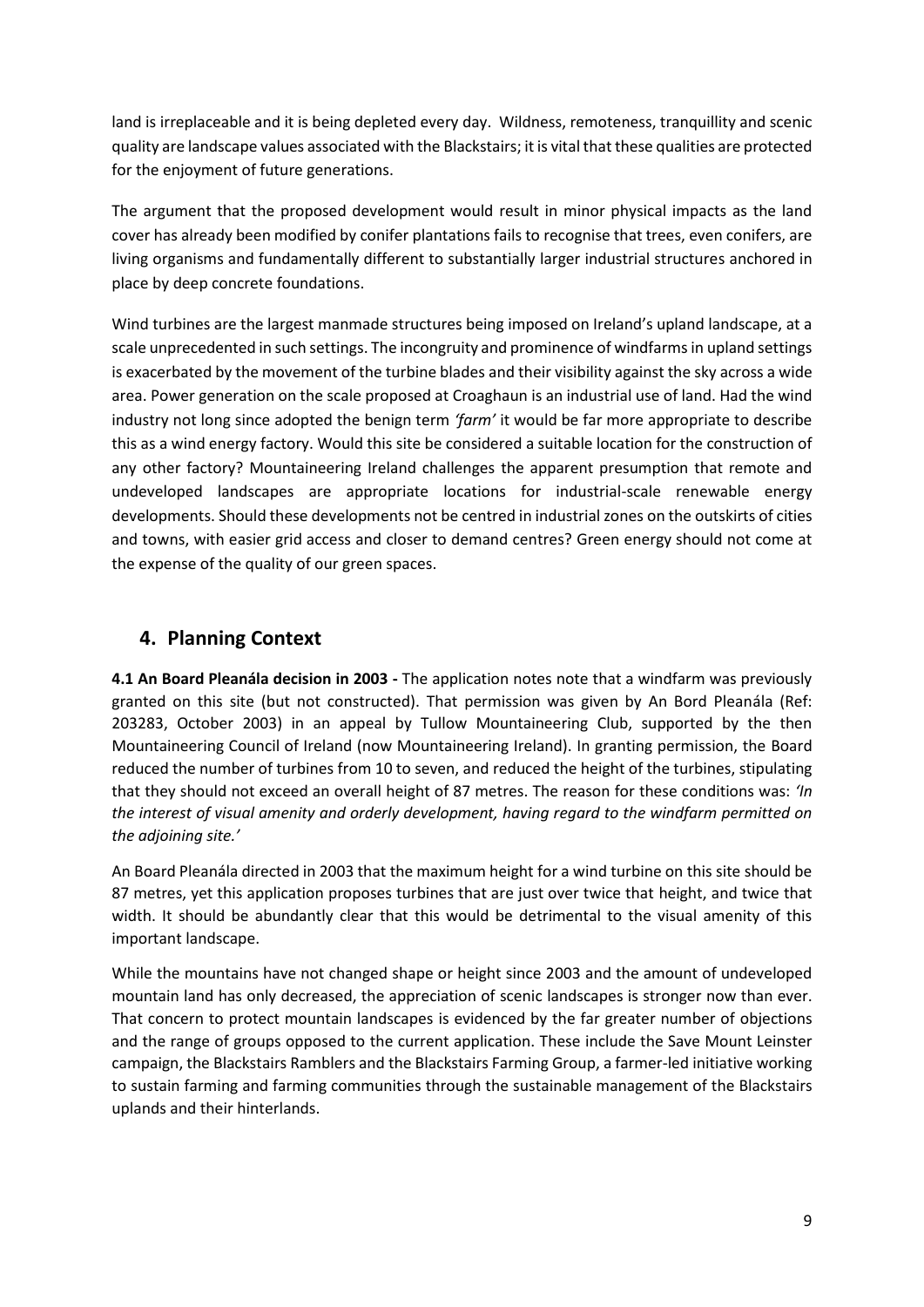**4.2 Carlow County Development Plan –** The Tourism section of the current Carlow County Development Plan (2015-2021, section 8.0) includes as its first objective the conservation of the natural heritage and protection of sensitive landscapes. The proposed development is clearly not compatible with this objective or with the final point in Tourism Policy 2 (below):

*Tourism – Objective 1*

- *Carlow County Council will promote, encourage and facilitate the development of sustainable tourism through the conservation, protection and enhancement of the built and natural heritage, the protection of sensitive landscapes and cultural and community environments in order to maximise upon the economic benefits arising from the industry.* (page 176) *Tourism - Policy 2*
- *Protect and conserve those natural, built and cultural heritage features which form the basis of the county'stourism attraction and to seek to restrict development which would be detrimental to scenic and identified natural and cultural heritage assets* (page 192)

The proposed development is also in conflict with the Council's heritage policies as set out in Section *Heritage Policy 1*

- Protect, manage and enhance the natural heritage, biodiversity, landscape and environment of County Carlow in recognition of its importance as a non-renewable resource, unique identifier and character of the county and as a natural resource asset
- *Protect and enhance the natural environment of County Carlow and recognise the important role of the environment, through its diversity, quality and integrity, in terms of enhancing the image of the County, quality of life factors and tourism potential for Carlow*
- *Protect designated Views, Prospects and Scenic Routes in the county as appropriate* (page 210)

#### *Heritage Policy 2*

• *Ensure the recommendations of the Landscape Character Assessment contained within Appendix 6 of this plan be adhered to at all times during the lifetime of this plan* (page 216).

The Plan (page 179) recognises that the Blackstairs Mountains provide the principal touring route in the county and specifically mentions the excellent views from the Nine Stones viewpoint (VP29). The LVIA has judged that the impact of the proposed development on this key viewpoint would be Substantial-moderate in its significance, thus undermining the overall value of the Mount Leinster Heritage Drive.

The Plan explicitly references the Blackstairs Mountains as one of the most important natural attractions in the county as they provide a backdrop for much of the county's surface area (Section 8.4, page 178). The developers refer repeatedly to the existing windfarms to the east and northeast of the development site, inferring that this creates a favourable precedent for this application. Fortunately, the views of the Blackstairs from the west and north-west have not been blighted in this way and it is important that this landscape setting, and the skyline ridge of the Blackstairs is protected for the enjoyment of future generations.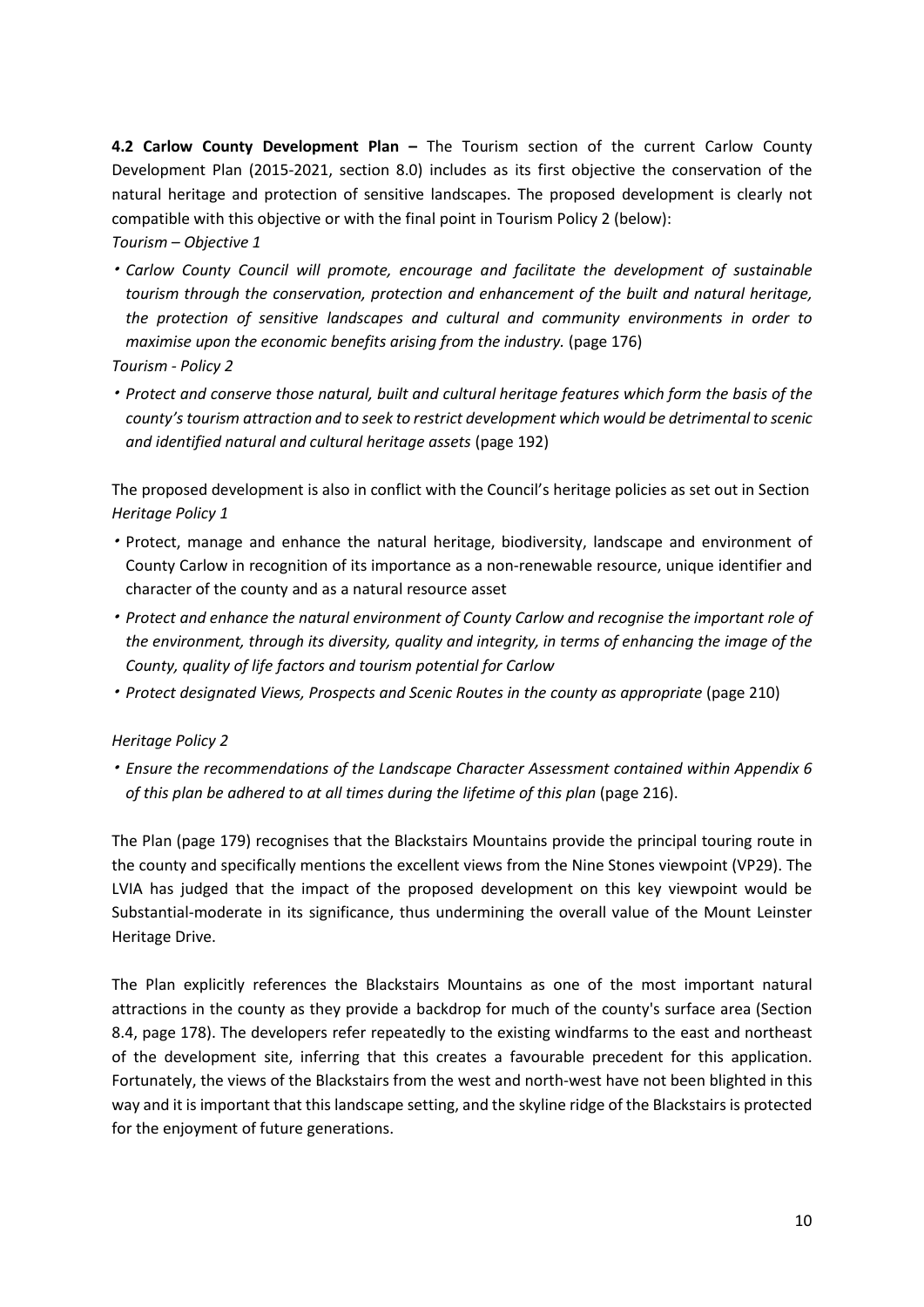The plan also mentions the forested areas around Mount Leinster, where the proposed development is sited:

*The forested areas immediately surrounding Mount Leinster and the Blackstairs Mountains and southwards of Clashganny, form both a pleasant backdrop and central focus of the South Leinster and Barrow Way long distance walking routes.* (Page 180)

Again, with the addition of seven very large wind turbines the forestry around Mount Leinster would no longer provide such a pleasant backdrop to the Barrow Way.

#### **5. Conclusions**

It is Mountaineering Ireland's conclusion that the proposed development would be an unacceptable industrial intrusion into a natural landscape of acknowledged high scenic quality. This would degrade the special landscape of the Blackstairs and detract significantly from the quality of the experiences enjoyed by visitors to the area, especially by hillwalkers on the ridge between Black Rock Mountain and Mount Leinster, by visitors in the area of the Nine Stones and by all those ascending to the top of Slievebawn to savour its panoramic views.

It has been shown that the developers' LVIA is deeply flawed and that the proposed development contravenes the Tourism, Heritage and Landscape policies within the Carlow County Development Plan, leaving us in no doubt that this development would be contrary to the proper planning and sustainable development of the area.

Mountaineering Ireland trusts that you will take these views into consideration when deciding on this application.

### **6. About Mountaineering Ireland**

Mountaineering Ireland is the representative body for hillwalkers and climbers on the island of Ireland. Mountaineering Ireland's mission is to represent and support hillwalking and climbing. Our Vision is that hillwalkers and climbers will become more skilled, self-reliant and informed, that access will be improved, and that our mountain landscapes will be valued and protected.

Mountaineering Ireland is recognised as the National Governing Body for the sport of mountaineering by both Sport Ireland and Sport Northern Ireland. The term mountaineering refers to a wide spectrum of activities that includes walking, rambling, hillwalking, rock and ice-climbing, bouldering and alpinism. Mountaineering Ireland has over 13,900 members, comprising 191 clubs and 2,060 individual members (October 2020).

For queries or further information please contact:

Helen Lawless, Mountaineering Ireland, Irish Sport HQ, National Sports Campus, Blanchardstown, Dublin 15.

Phone: +353 1 6251115, email: [helen@mountaineering.ie,](mailto:helen@mountaineering.ie) website: [www.mountaineering.ie](http://www.mountaineering.ie/)